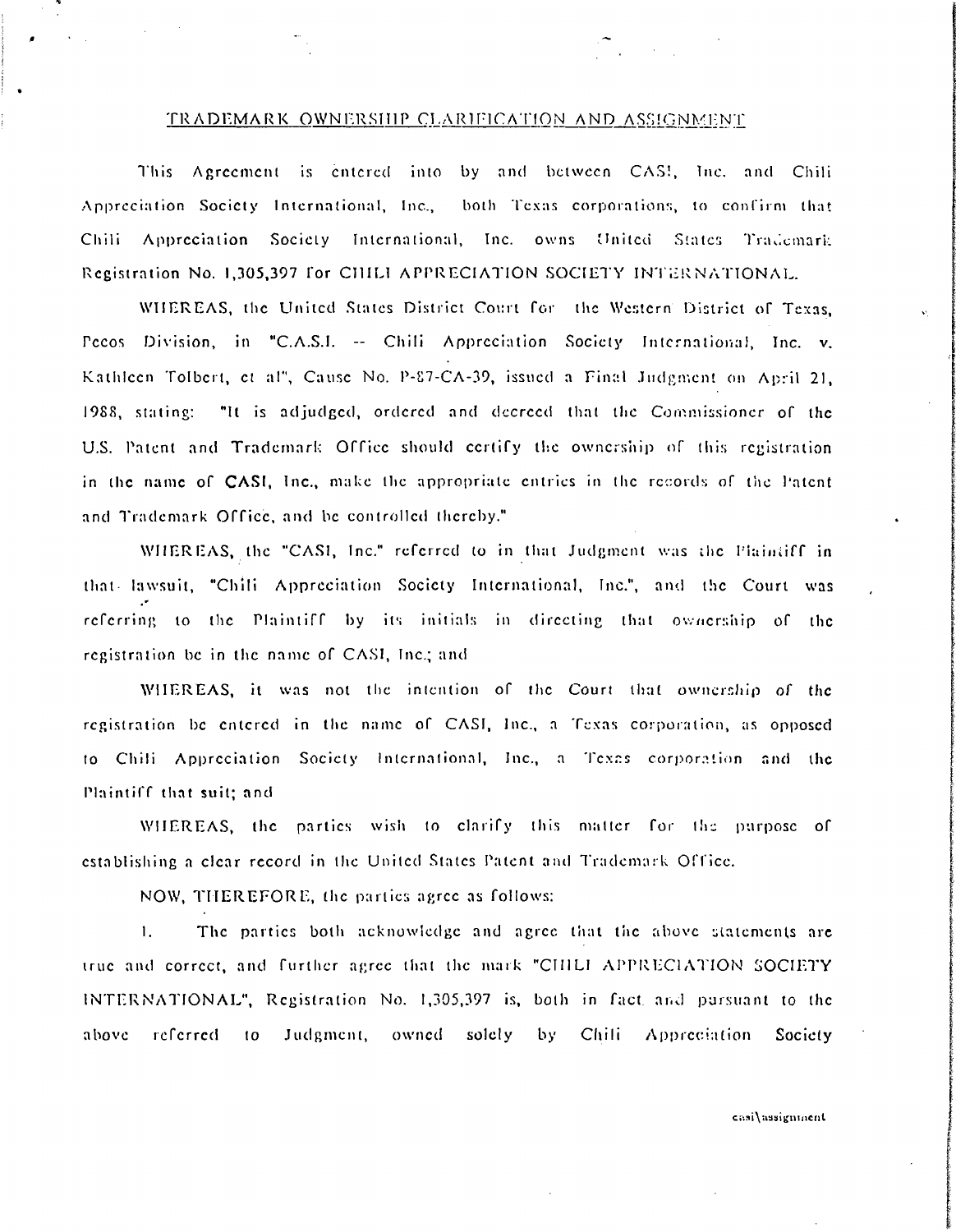International, Inc.<sup>4</sup>

 $2.$ In the interest of clarifying any misunderstandings that may arise due to the Court's use of the "CASI, Inc." abbreviation to mean "Chili Appreciation Society International, Inc." in the referred to Judgment, CASI, Inc., hereby assigns any and all rights and causes of action it may have to the mark CHILI APPRECIATION SOCIETY INTERNATIONAL over to Chili Appreciation Society International, Inc., together with all of the good will attached thereto, in exchange for Ten and No/100 Dollars (\$10.00), and other good and valuable consideration, the receipt of which is hereby acknowledged.

This is the entire agreement between the parties concerning this subject matter. It shall be construed according to its fair meaning, and not for or against cither party.

| CHILI APPRECIATION SOCIETY<br>INTERNATIONAL, INC. | CASI, INC.          |  |
|---------------------------------------------------|---------------------|--|
| rw<br>$\mathbf{B}$ y:                             | Bv:                 |  |
| Rex Jones, President                              | Ray King, President |  |
| Date:                                             | Date:               |  |
|                                                   |                     |  |

Ş ş

ş

BEFORE ME, the undersigned authority, on this day personally appeared Rex Jones, in his capacity as President of Chili Appreciation Society, Inc., and in such capacity did execute the above Assignment, and does hereby acknowledge that the facts contained in same are true and correct to the best of his knowledge and belief.

 $\overline{2}$ 

SWORN TO and SUBSCRIBED BEFORE ME on this \_\_\_ day of \_\_\_\_\_\_\_\_\_\_\_\_\_, 19\_.

(Notary Seal)

STATE OF TEXAS

COUNTY OF BEXAR

Notary Public, State of Texas

Print Full Name

Commission Expires:

casi\assignment